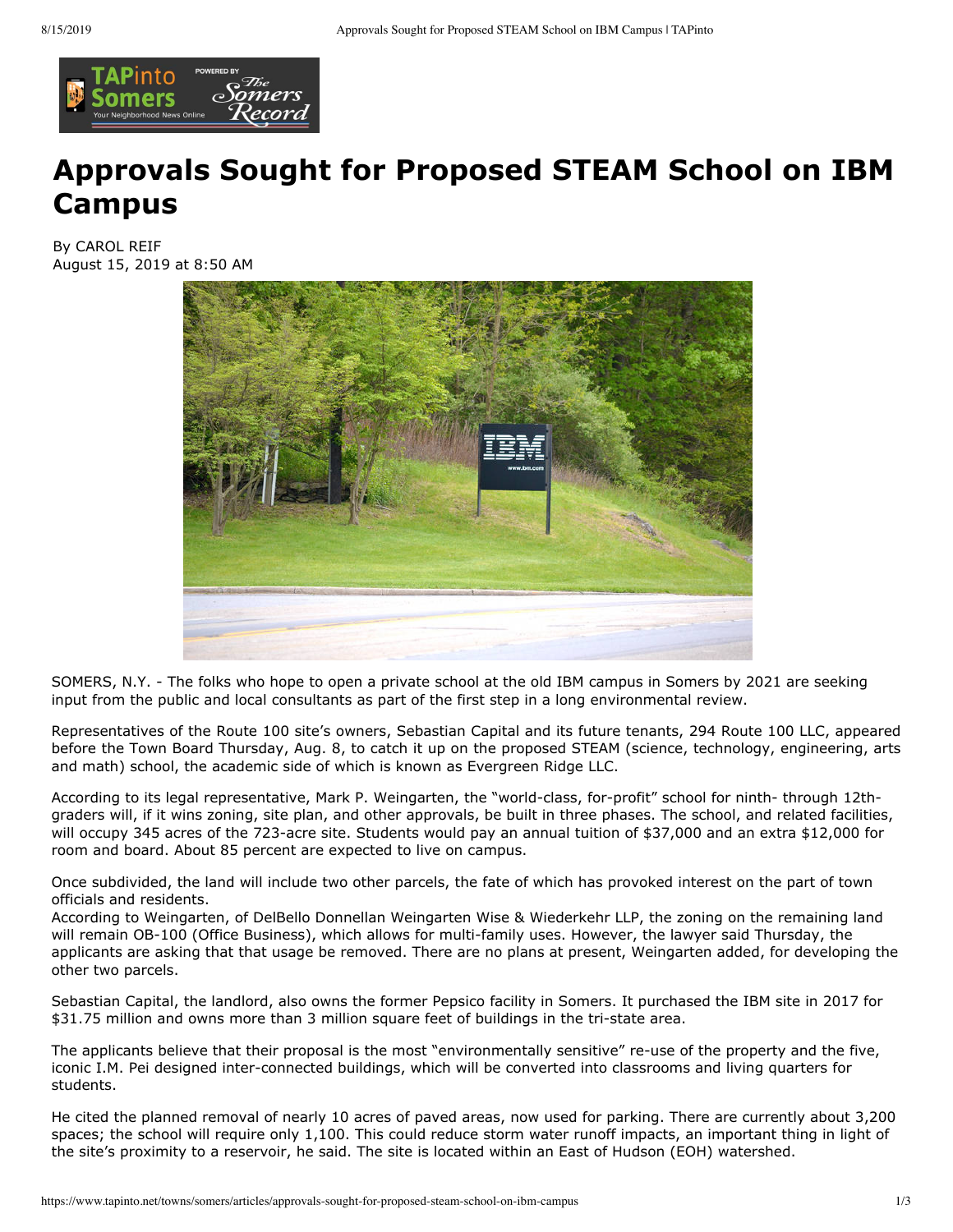He also said that the applicant's own studies have shown that vehicular traffic will be greatly reduced during peak hours.

The applicants have answered a multitude of questions from various town entities, such as the Planning Board, engineering department, and Open Space Committee, as part of the EAF (Environmental Assessment Form), the first step in the State Environmental Quality Review (SEQR) process.

Any questions that remain will be addressed when the applicants re-submit environmental documents. After the town reviews them, the updated information will be made available to the public, said Syrette Dym, the town's director of planning.

The town declared itself the lead agency in that process last fall. In June, the applicants submitted a project assessment report that covered topics such as drainage, traffic, natural resources, and water/sewage usage.

According to the team's Bonnie Von Ohlsen, a planner and landscape architect with Kimley-Horn of NY, engineering consultants, the campus is operating under an existing Westchester County Department of Health permit for its water supply—existing wells—and planned to seek the OK for more wells to support later phases of the project. Its own sewage treatment plant has "adequate" capacity for Phases 1 and 2 (when grade 11 will be added) but applicants will have to seek a "modification" of its SPDES (state pollutant discharge elimination system) permit for Phase 3, when grade 12 will be on board.

If all approvals are in place by early next year, it is possible that Phase 1 of the school, or grades 9-10-could be completed in 2021. Eventually, the school hopes to have 1,800 students.

Besides playing fields, tennis courts and hiking/running trails, a new athletic facility/field house and arts center are planned.

As part of the presentation Thursday, Evergreen's chief, Tim DiScipio, said the school will offer all the required core subjects, AP courses and "unique emerging growth field electives."

Senior and mid-level school team members have been identified and school and staff strategies are "being decided."

Evergreen, which is seeking the state's "conditional approval" for the school intends to make an informal public presentation on the academic end of things this fall, specifically the curriculum/course catalog, pedagogical approach and campus offerings.

Meanwhile, Evergreen has met with local educators, such as school Superintendent Dr. Raymond Blanch, he said.

Many folks are curious about what the school will be called; DiScipio said Evergreen is very close to making a decision on the school's name.

## **TOWN INPUT**

Vicky Gannon, a member of the town Planning Board, wondered where all the asphalt from the deconstructed parking areas would be going.

Weingarten said it would either be used to fill in holes made by the construction of the athletic facility, or would have to be trucked off site.

Resident Mark Koppel, a longtime educator, brought up the subject of light and noise pollution. Referring to spectators at the outdoor fields, Koppel allowed that "cheering would be OK" but the music that's played at sports events to evoke a "rah rah atmosphere" would "drive me and the neighbors insane."

He also asked about the possibility of the school's building sidewalks linking the hamlet of Somers' business district, and the Purdys train station, to the school.

Weingarten assured him that, with the latest technology available, there should be no light spillage from the site. There are no plans for outdoor public address systems, he added.

As far as sidewalks go—a topic that is on a lot of folks' minds—that would be a very expensive proposition, Weingarten said. The applicants are looking into funding opportunities at "higher levels of government," he said.

Michael Barnhart and Robert MacGregor, of the town's Open Space Committee, raised questions about the school's potential impact on flora and fauna.